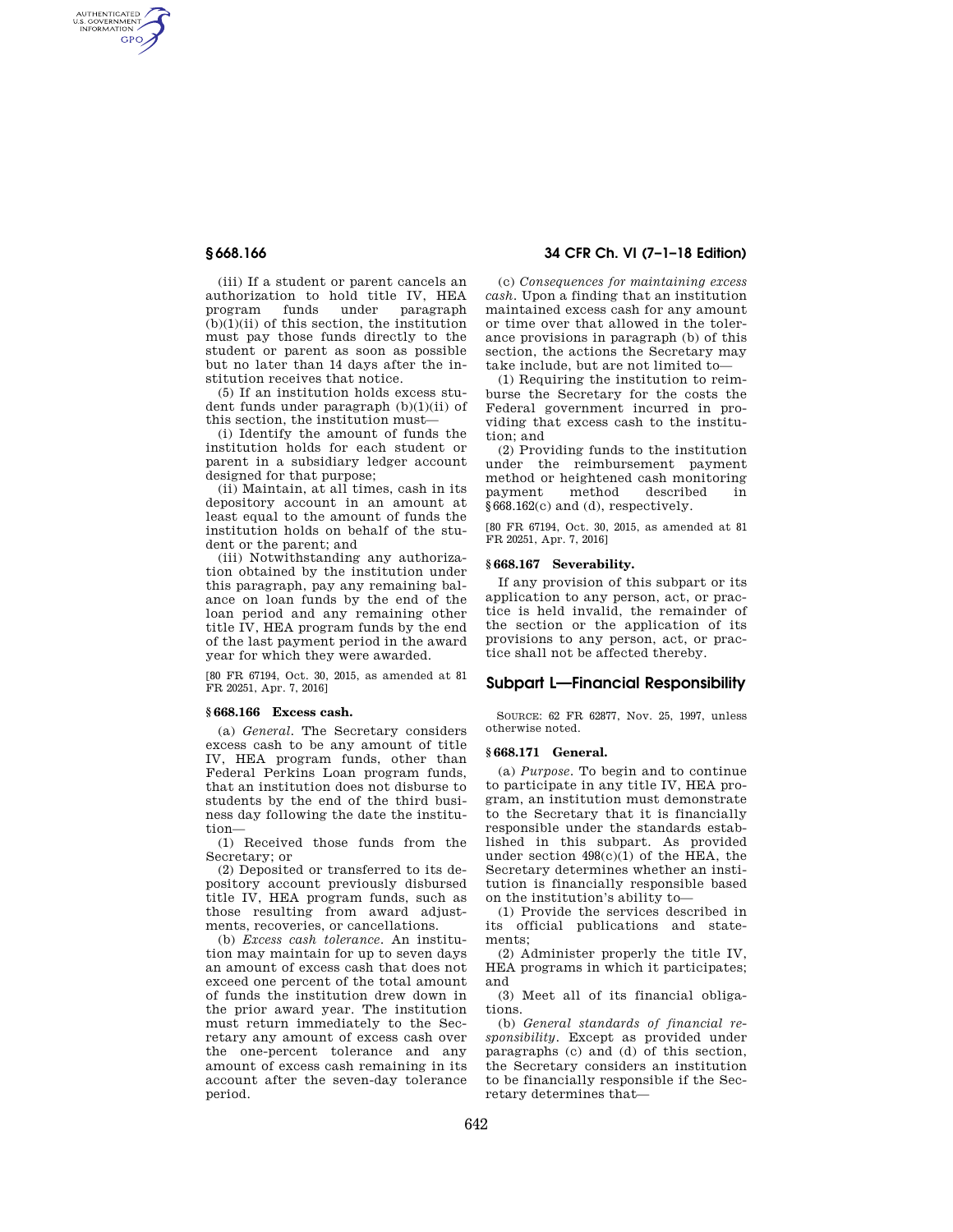# **Ofc. of Postsecondary Educ., Education § 668.171**

(1) The institution's Equity, Primary Reserve, and Net Income ratios yield a composite score of at least 1.5, as provided under §668.172 and appendices A and B to this subpart;

(2) The institution has sufficient cash reserves to make required returns of unearned title IV HEA program funds, as provided under §668.173;

(3) The institution is current in its debt payments. An institution is not current in its debt payments if—

(i) It is in violation of any existing loan agreement at its fiscal year end, as disclosed in a note to its audited financial statements or audit opinion; or

(ii) It fails to make a payment in accordance with existing debt obligations for more than 120 days, and at least one creditor has filed suit to recover funds under those obligations; and

(4) The institution is meeting all of its financial obligations, including but not limited to—

(i) Refunds that it is required to make under its refund policy, including the return of title IV, HEA program funds for which it is responsible under  $$668.22; and$ 

(ii) Repayments to the Secretary for debts and liabilities arising from the institution's participation in the title IV, HEA programs.

(c) *Public institutions.* (1) The Secretary considers a domestic public institution to be financially responsible if the institution—

(i)(A) Notifies the Secretary that it is designated as a public institution by the State, local, or municipal government entity, tribal authority, or other government entity that has the legal authority to make that designation; and

(B) Provides a letter from an official of that State or other government entity confirming that the institution is a public institution; and

(ii) Is not in violation of any past performance requirement under §668.174.

(2) The Secretary considers a foreign public institution to be financially responsible if the institution—

(i)(A) Notifies the Secretary that it is designated as a public institution by the country or other government entity that has the legal authority to make that designation; and

(B) Provides documentation from an official of that country or other government entity confirming that the institution is a public institution and is backed by the full faith and credit of the country or other government entity; and

(ii) Is not in violation of any past performance requirement under §668.174.

(d) *Audit opinions and past performance provisions.* Even if an institution satisfies all of the general standards of financial responsibility under paragraph (b) of this section, the Secretary does not consider the institution to be financially responsible if—

(1) In the institution's audited financial statements, the opinion expressed by the auditor was an adverse, qualified, or disclaimed opinion, or the auditor expressed doubt about the continued existence of the institution as a going concern, unless the Secretary determines that a qualified or disclaimed opinion does not have a significant bearing on the institution's financial condition; or

(2) As provided under the past performance provisions in §668.174 (a) and (b)(1), the institution violated a title IV, HEA program requirement, or the persons or entities affiliated with the institution owe a liability for a violation of a title IV, HEA program requirement.

(e) *Administrative actions.* If the Secretary determines that an institution is not financially responsible under the standards and provisions of this section or under an alternative standard in §668.175, or the institution does not submit its financial and compliance audits by the date permitted and in the manner required under §668.23, the Secretary may—

(1) Initiate an action under subpart G of this part to fine the institution, or limit, suspend, or terminate the institution's participation in the title IV, HEA programs; or

(2) For an institution that is provisionally certified, take an action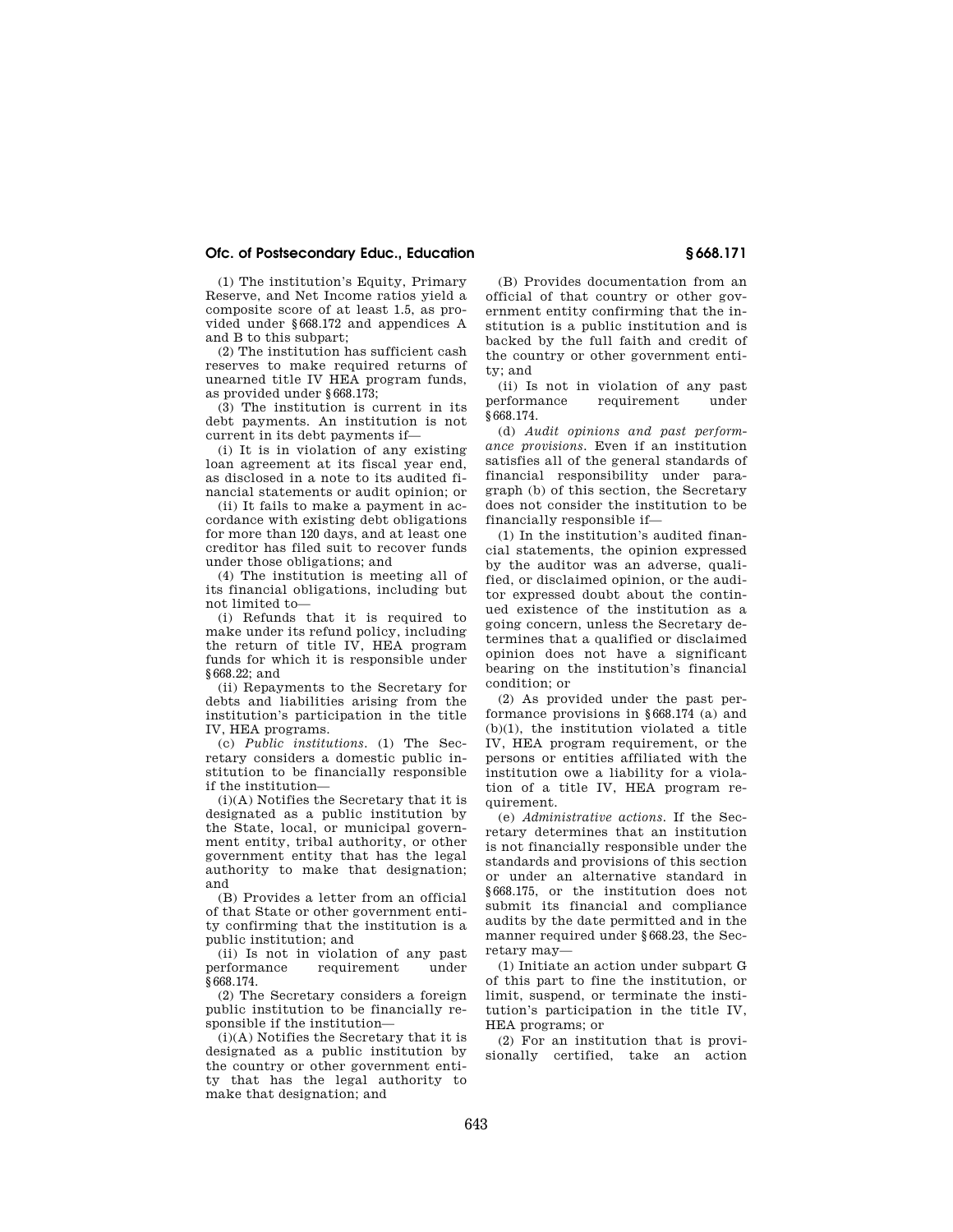against the institution under the procedures established in §668.13(d).

(Approved by the Office of Management and Budget under control number 1840–0537)

 $(A$ uthority:  $20$  II S C  $1094$  and  $1099c$  and section 4 of Pub. L. 95–452, 92 Stat. 1101–1109)

[62 FR 62877, Nov. 25, 1997, as amended at 63 FR 40348, July 28, 1998; 64 FR 59042, Nov. 1, 1999; 65 FR 65637, Nov. 1, 2000; 67 FR 67074, Nov. 1, 2002; 75 FR 67199, Nov. 1, 2010]

EFFECTIVE DATE NOTE: At 81 FR 76072, Nov. 1, 2016, §668.171 was revised, effective July 1, 2019. For the convenience of the user, the revised text is set forth as follows:

### **§ 668.171 General.**

(a) *Purpose.* To begin and to continue to participate in any title IV, HEA program, an institution must demonstrate to the Secretary that it is financially responsible under the standards established in this subpart. As provided under section 498(c)(1) of the HEA, the Secretary determines whether an institution is financially responsible based on the institution's ability to—

(1) Provide the services described in its official publications and statements;

(2) Meet all of its financial obligations; and (3) Provide the administrative resources necessary to comply with title IV, HEA program requirements.

(b) *General standards of financial responsibility.* Except as provided under paragraphs (e) and (f) of this section, the Secretary considers an institution to be financially responsible if the Secretary determines that—

(1) The institution's Equity, Primary Reserve, and Net Income ratios yield a composite score of at least 1.5, as provided under §668.172 and appendices A and B to this subpart;

(2) The institution has sufficient cash reserves to make required returns of unearned title IV, HEA program funds, as provided under §668.173;

(3) The institution is able to meet all of its financial obligations and otherwise provide the administrative resources necessary to comply with title IV, HEA program requirements. An institution may not be able to meet its financial or administrative obligations if it is subject to an action or event described in paragraph  $(c)$ ,  $(d)$ ,  $(e)$ ,  $(f)$ ,  $or$   $(g)$  of this section. The Secretary considers those actions or events in determining whether the institution is financially responsible only if they occur on or after July 1, 2017; and

(4) The institution or persons affiliated with the institution are not subject to a condition of past performance under §668.174(a)  $or$   $(b)$ .

(c) *Debts, liabilities, and losses.* (1) Except as provided under paragraph (h)(3) of this section, an institution is not able to meet its fi-

# **§ 668.171, Nt. 34 CFR Ch. VI (7–1–18 Edition)**

nancial or administrative obligations under paragraph (b)(3) of this section if, after the end of the fiscal year for which the Secretary has most recently calculated an institution's composite score, the institution is subject to one or more of the following actions or triggering events, and as a result of the actual or potential debts, liabilities, or losses that have stemmed or may stem from those actions or events, the institution's recalculated composite score is less than 1.0, as determined by the Secretary under paragraph (c)(2) of this section:

(i) *Debts and borrower defense-related lawsuits.* (A) The institution is required to pay any debt or incur any liability arising from a final judgment in a judicial proceeding or from an administrative proceeding or determination, or from a settlement; or

(B) The institution is being sued in an action brought on or after July 1, 2017 by a Federal or State authority for financial relief on claims related to the making of the Direct Loan for enrollment at the school or the provision of educational services and the suit has been pending for 120 days.

(ii) *Other litigation.* The institution is being sued in an action brought on or after July 1, 2017 that is not described in paragraph  $(c)(1)(i)(B)$  of this section and-

(A) The institution has filed a motion for summary judgment or summary disposition and that motion has been denied or the court has issued an order reserving judgment on the motion;

(B) The institution has not filed a motion for summary judgment or summary disposition by the deadline set for such motions by the court or agreement of the parties; or

(C) If the court did not set a deadline for filing a motion for summary judgment and the institution did not file such a motion, the court has set a pretrial conference date or trial date and the case is pending on the earlier of those two dates.

(iii) *Accrediting agency actions.* The institution was required by its accrediting agency to submit a teach-out plan, for a reason described in  $§602.24(c)(1)$ , that covers the closing of the institution or any of its branches or additional locations.

(iv) *Gainful employment.* As determined annually by the Secretary, the institution has gainful employment programs that, under §668.403, could become ineligible based on their final D/E rates for the next award year.

(v) *Withdrawal of owner's equity.* For a proprietary institution whose composite score is less than 1.5, any withdrawal of owner's equity from the institution by any means, including by declaring a dividend, unless the transfer is to an entity included in the affiliated entity group on whose basis the institution's composite score was calculated.

(2) *Recalculating the composite score*—(i) *General.* Unless the institution demonstrates to the satisfaction of the Secretary that the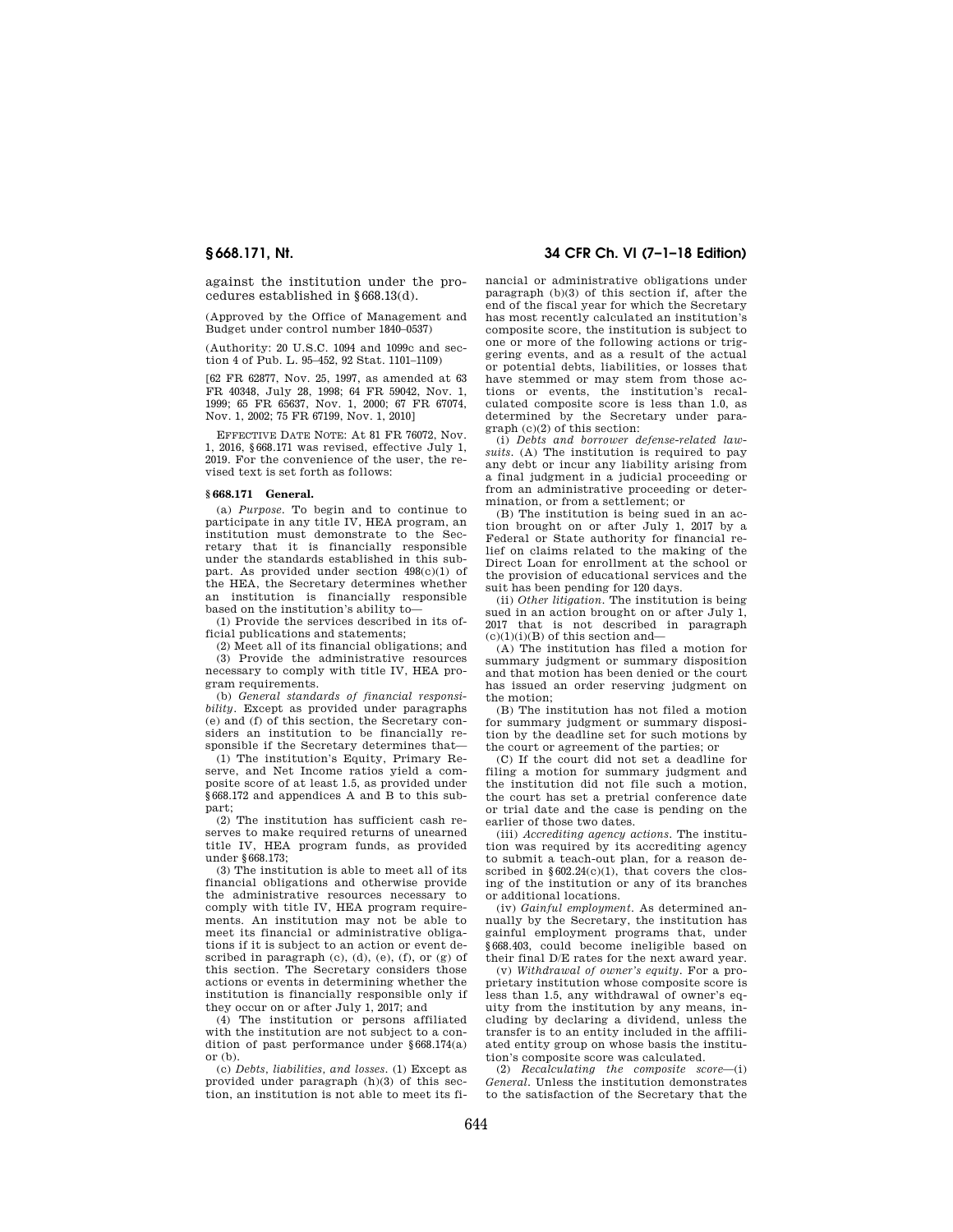# **Ofc. of Postsecondary Educ., Education § 668.171, Nt.**

event or condition has had or will have no effect on the assets and liabilities of the institution under paragraph  $(g)(3)(iv)$  of this section, as specified in Appendix C of this subpart, the Secretary recognizes and accounts for the actual or potential losses associated with the actions or events under paragraph  $(c)(1)$  of this section and, based on that accounting, recalculates the institution's most recent composite score. The recalculation will occur regularly after associated actions or events are reported to the Secretary. The Secretary recalculates the composite score under this paragraph using the financial statements on which the institution's composite score has been calculated under §668.172.

(ii) *Calculation of potential loss—debts and borrower defense-related lawsuits.* For a debt or a suit described in paragraph  $(c)(1)(i)$  of this section, the amount of loss is—

(A) The amount of debt;

(B) For a suit, the amount set by a court ruling, or, in the absence of a court ruling— (*1*) The amount of relief claimed in the complaint;

(*2*) If the complaint demands no specific amount of relief, the amount stated in any final written demand issued by the agency to the institution prior to the suit or a lesser amount that the agency offers to accept in settlement of any financial demand in the suit; or

(*3*) If the agency stated no specific demand in the complaint, in a pre-filing demand, or in a written offer of settlement, the amount of tuition and fees received by the institution during the period, and for the program or location, described in the allegations in the complaint.

(iii) *Calculation of potential loss—other litigation.* For any suit described in paragraph  $(c)(1)(ii)$  of this section, the amount of loss is the amount set by a court ruling, or, in the absence of a court ruling—

(A) The amount of relief claimed in the complaint;

(B) If the complaint demands no specific amount of relief, the amount stated in any final written demand by the claimant to the institution prior to the suit or a lesser amount that the plaintiff offers to accept in settlement of any financial demand in the suit; or

(C) If the complainant stated no specific demand in the complaint, in a pre-filing demand, or in a written offer of settlement, the amount of the claim as stated in a response to a discovery request, including an expert witness report.

(iv) *Calculation of potential loss—other events.* (A) For a closed location or institution, or the potential loss of eligibility for gainful employment programs, as described in paragraph (c)(1)(iii) or (iv), the amount of loss is the amount of title IV, HEA program funds the institution received in its most recently completed fiscal year for that location or institution, or for those GE programs.

(B) For the withdrawal of owner's equity, described in paragraph  $(c)(1)(v)$  of this section, the amount of loss is the amount transferred to any entity other than the institution.

(d) *Non-title IV revenue.* Except as provided under paragraph (h)(3) of this section, a proprietary institution is not able to meet its financial or administrative obligations under paragraph (b)(3) of this section if, for its most recently completed fiscal year, the institution did not derive at least 10 percent of its revenue from sources other than title IV, HEA program funds, as provided under §668.28(c).

(e) *Publicly traded institutions.* Except as provided under paragraph (h)(3) of this section, a publicly traded institution is not able to meet its financial or administrative obligations under paragraph (b)(3) of this section if the institution is currently subject to one or more of the following actions or events:

(1) *SEC actions.* The SEC warns the institution that it may suspend trading on the institution's stock.

(2) *SEC reports.* The institution failed to file a required annual or quarterly report with the SEC within the time period prescribed for that report or by any extended due date under 17 CFR 240.12b–25.

(3) *Exchange actions.* The exchange on which the institution's stock is traded notifies the institution that it is not in compliance with exchange requirements, or its stock is delisted.

(f) *Cohort default rates.* Except as provided under paragraph (h)(3) of this section, an institution is not able to meet its financial or administrative obligations under paragraph (b)(3) of this section if the institution's two most recent official cohort default rates are 30 percent or greater, as determined under subpart N of this part, unless—

(1) The institution files a challenge, request for adjustment, or appeal under that subpart with respect to its rates for one or both of those fiscal years; and

(2) That challenge, request, or appeal remains pending, results in reducing below 30 percent the official cohort default rate for either or both years, or precludes the rates from either or both years from resulting in a loss of eligibility or provisional certification.

(g) *Discretionary factors or events.* Except as provided under paragraph (h)(3) of this section, an institution is not able to meet its financial or administrative obligations under paragraph (b)(3) of this section if the Secretary demonstrates that there is an event or condition that is reasonably likely to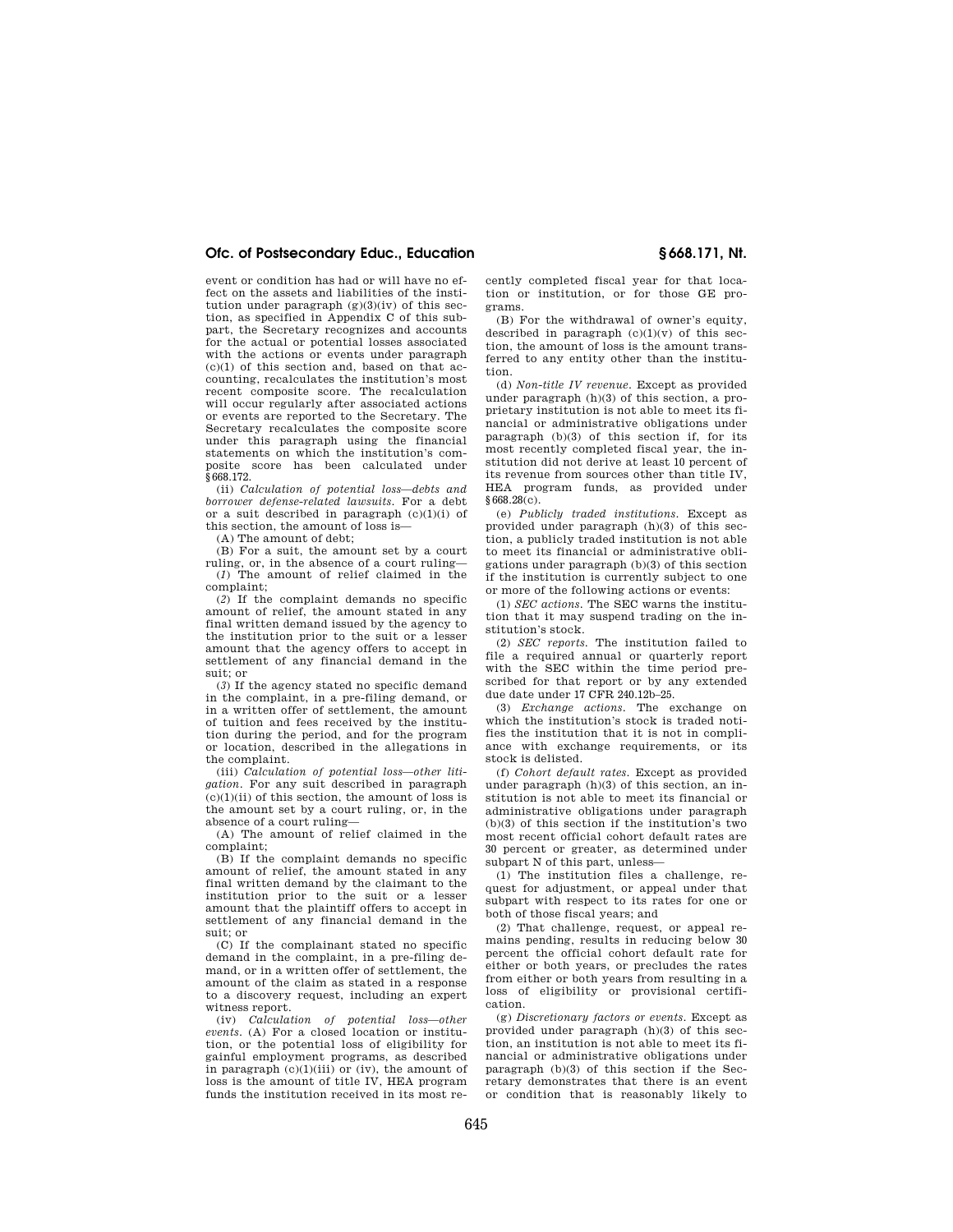**§ 668.171, Nt. 34 CFR Ch. VI (7–1–18 Edition)** 

have a material adverse effect on the financial condition, business, or results of operations of the institution, including but not limited to whether—

(1) There is a significant fluctuation between consecutive award years, or a period of award years, in the amount of Direct Loan or Pell Grant funds, or a combination of those funds, received by the institution that cannot be accounted for by changes in those programs;

(2) The institution is cited by a State licensing or authorizing agency for failing State or agency requirements;

(3) The institution fails a financial stress test developed or adopted by the Secretary to evaluate whether the institution has sufficient capital to absorb losses that may be incurred as a result of adverse conditions and continue to meet its financial obligations to the Secretary and students;

(4) As calculated by the Secretary, the institution has high annual dropout rates;

(5) The institution is or was placed on probation or issued a show-cause order, or placed on an accreditation status that poses an equivalent or greater risk to its accreditation, by its accrediting agency for failing to meet one or more of the agency's standards;

 $(6)(i)$  The institution violated a provision or requirement in a loan agreement; and

(ii) As provided under the terms of a security or loan agreement between the institution and the creditor, a monetary or nonmonetary default or delinquency event occurs, or other events occur, that trigger, or enable the creditor to require or impose on the institution, an increase in collateral, a change in contractual obligations, an increase in interest rates or payments, or other sanctions, penalties, or fees;

(7) The institution has pending claims for borrower relief discharge under §685.206 or §685.222; or

(8) The Secretary expects to receive a significant number of claims for borrower relief discharge under §685.206 or §685.222 as a result of a lawsuit, settlement, judgement, or finding from a State or Federal administrative proceeding.

(h) *Reporting requirements.* (1) In accordance with procedures established by the Secretary, an institution must notify the Secretary of any of the following actions or events identified in paragraphs (c) through (g) of this section no later than—

(i) For lawsuits and for other actions or events described in paragraph  $(c)(1)(i)$  of this section—

(A) For lawsuits, 10 days after the institution is served with the complaint and 10 days after the suit has been pending for 120 days; and

(B) For debts arising from lawsuits and for other actions or events, 10 days after a payment was required or a liability was incurred.

(ii) For lawsuits described in paragraph  $(c)(1)(ii)$  of this section-

(A) Ten days after the institution is served with the complaint;

(B) Ten days after the court sets the dates for the earliest of the events described in paragraph  $(c)(1)(ii)$  of this section, provided that, if the deadline is set by procedural rules, notice of the applicable deadline must be included with notice of the service of the complaint; and

(C) Ten days after the earliest of the applicable events occurs;

(iii) For an accrediting agency action described in paragraph  $(c)(1)(iii)$  of this section, 10 days after the institution is notified by its accrediting agency that it must submit a teach-out plan;

(iv) For a withdrawal of owner's equity described in paragraph  $(c)(1)(v)$  of this section, 10 days after the withdrawal is made;

(v) For the non-title IV revenue provision in paragraph (d) of this section, 45 days after the end of the institution's fiscal year, as provided in  $§668.28(c)(3);$ 

(vi) For the SEC and stock exchange provisions for publicly traded institutions in paragraph (e), 10 days after the SEC or exchange warns, notifies, or takes an action against the institution, or 10 days after any extension granted by the SEC;

(vii) For State or agency actions in paragraph (g)(2) of this section, 10 days after the institution is cited for violating a State or agency requirement;

(viii) For probation or show cause actions under paragraph  $(g)(5)$  of this section, 10 days after the institution's accrediting agency places the institution on that status; or

(ix) For the loan agreement provisions in paragraph (g)(6) of this section, 10 days after a loan violation occurs, the creditor waives the violation, or the creditor imposes sanctions or penalties in exchange or as a result of the waiver.

(2) The Secretary may take an administrative action under paragraph (k) of this section against the institution if it fails to provide timely notice under this paragraph (h).

(3) In its notice to the Secretary, the institution may demonstrate that—

(i) For a suit by a Federal or State agency described in paragraph  $(c)(1)(i)(B)$  of this section, the amount claimed in the complaint or determined under paragraph  $(c)(2)(ii)$  of this section exceeds the potential recovery because the allegations in the complaint, if accepted as true, and the claims asserted, if fully successful, cannot produce relief in the amount claimed or, if no amount was claimed, the amount deemed under paragraph  $(c)(2)(ii)$  because they pertain to a period, program, or location for which the full recovery possible is a lesser amount;